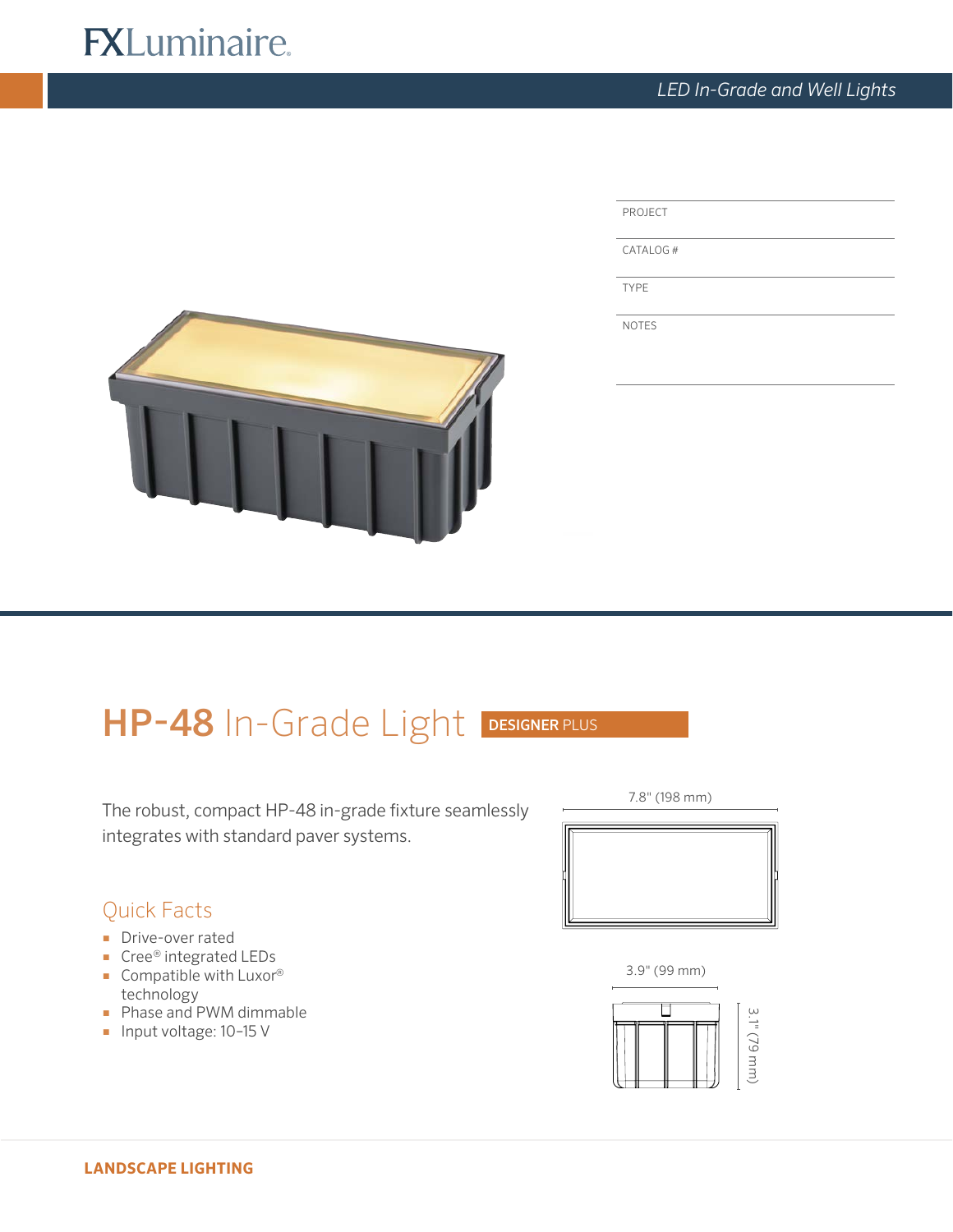## HP-48 In-Grade Light SPECIFICATIONS

| Output                             | 1LED           | <b>ZDC</b>               |
|------------------------------------|----------------|--------------------------|
| <b>Total Lumens</b>                | $17 - 20$      | 28                       |
| <b>Input Voltage</b>               | 10 to 15V      | 11 to 15V                |
| Input Power (W)                    | 2.0            | 3.6                      |
| VA                                 | 2.4            | 4.3                      |
| Efficacy (Lumens/Watt)             | $8.5 - 10$     | 7.8                      |
| <b>Color Rendering Index (CRI)</b> | $80+$          | $80+$                    |
| Dimming                            | PWM, Phase     | $- -$                    |
| <b>RGBW Available</b>              | No             | Yes                      |
| <b>Luxor Compatibility</b>         |                |                          |
| <b>Default</b>                     | Zoning         | $ -$                     |
| <b>ZD Option</b>                   | Zoning/Dimming | $ -$                     |
| <b>ZDC Option</b>                  | $ -$           | Zoning/<br>Dimming/Color |
| Useful LED Life (L90 B10)          | 55,000 Hrs Avg | 55,000 Hrs Avg           |

## HP-48 In-Grade Light ORDERING INFORMATION